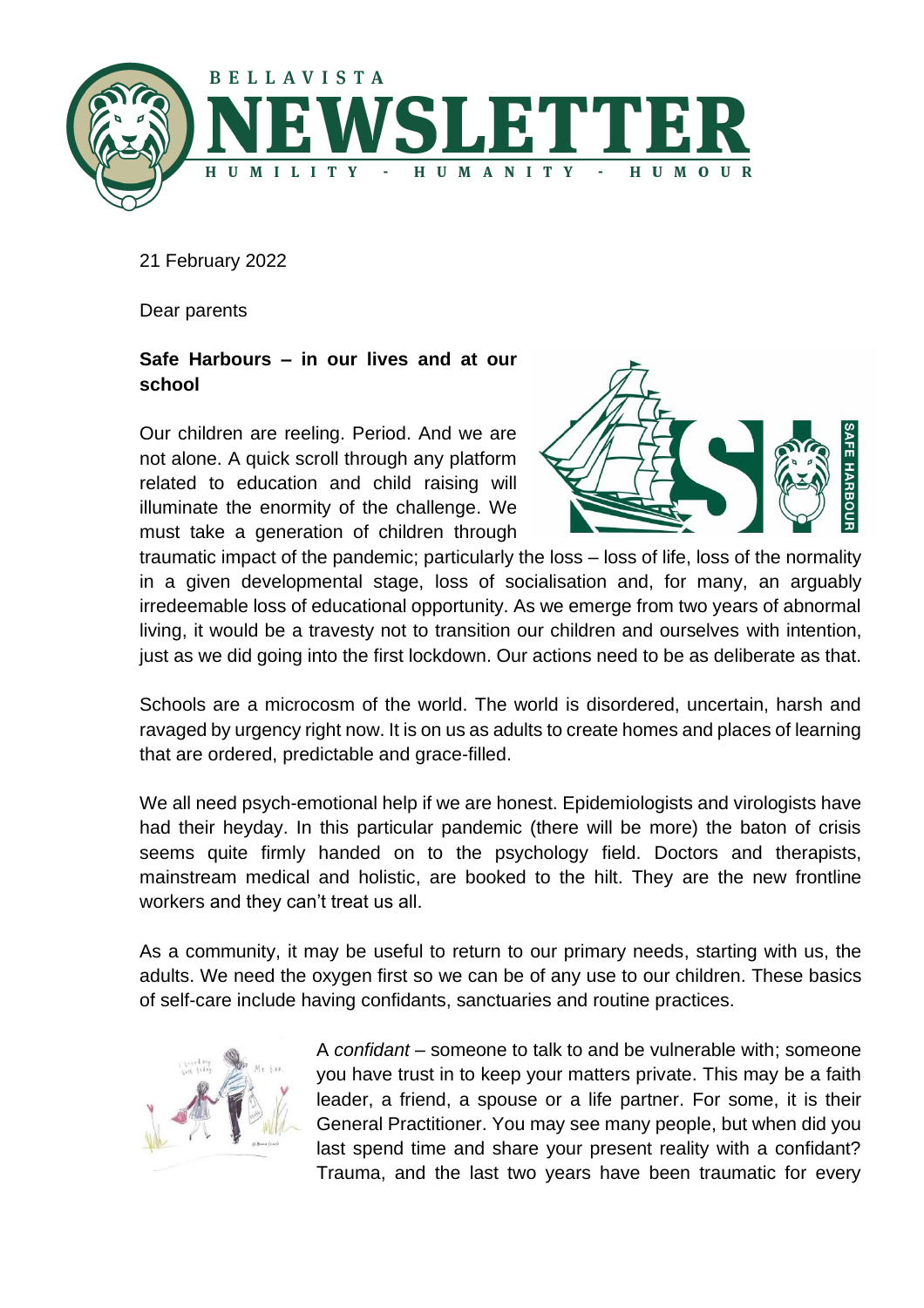person, often uncovers deeper wounds and memories. Where have you expressed these emotions safely? Who do you invite to sit with you in the pain or celebrate the wins? You have to seek and select this confidant for yourself. It is only by invitation that you bring the person in.

A *sanctuary* – a physical area where you feel peace and draw breath or a zone where you find stillness and quiet. For many, this was a place of worship or prayer, a beautiful park or recreational area, a beach walk or a mountain view. It was a nook in a coffee shop or a patio at home, a bedroom or a canopy of large tree. It may have been a gym or a yoga studio. You may have been prohibited access to your sanctuary in the past two years. Either you couldn't get there, it was literally 'banished' or it was invaded by relentless notifications and video conference calls. Your next step is to re-establish a sanctuary in your life.

*Routine practices* – the world lost all sense of time in the past two years. Urgent overrode important in terms of priorities and deadlines. Days became months and minutes became seconds. Our schedules, habits, patterns of movement and daily rituals were not thrown into chaos once, there were lashed even within a day. Sleep became a time to work. Dinner became 'fast food' and, apart from devotees of YouTube's fitness sensations, movement and exercise gave way to stasis. Weekdays and weekends looked the same. The rhythm went punk, frenetic and edgy. Your challenge is to return to routine behaviours that bring you order. Each family and each individual, each school and each business must reset their practices. Perhaps it's a quiet meditation or prayers as the cool morning breeze gently lifts the day. Maybe it's the friend you meet for coffee weekly. Perhaps it's your weekly participation in your faith community. It might be 'date night' or bedtime stories, a walk with the dog or the purchase of a monthly good read. Only you know the routine practices that regulate you. Put them in.

> To recover yourself, set about with intention. Take the next steps. It will get better.

------------------------------------------------------

**What are we doing about the reset at school?** All of the above, and more. It is important to share our approaches with you.

#### *Confidants*

At school, we have set up multiple points of contact with caring adults who can direct a child to their appropriate confidant. In addition to the Educators, Occupational Therapists and Speech-Language Therapists, who are all equipped to be key adults, we have two school-based psychologists, one psychologist intern, a social worker and a drama therapist. These professionals are running social groups, 'ALERT' programmes, short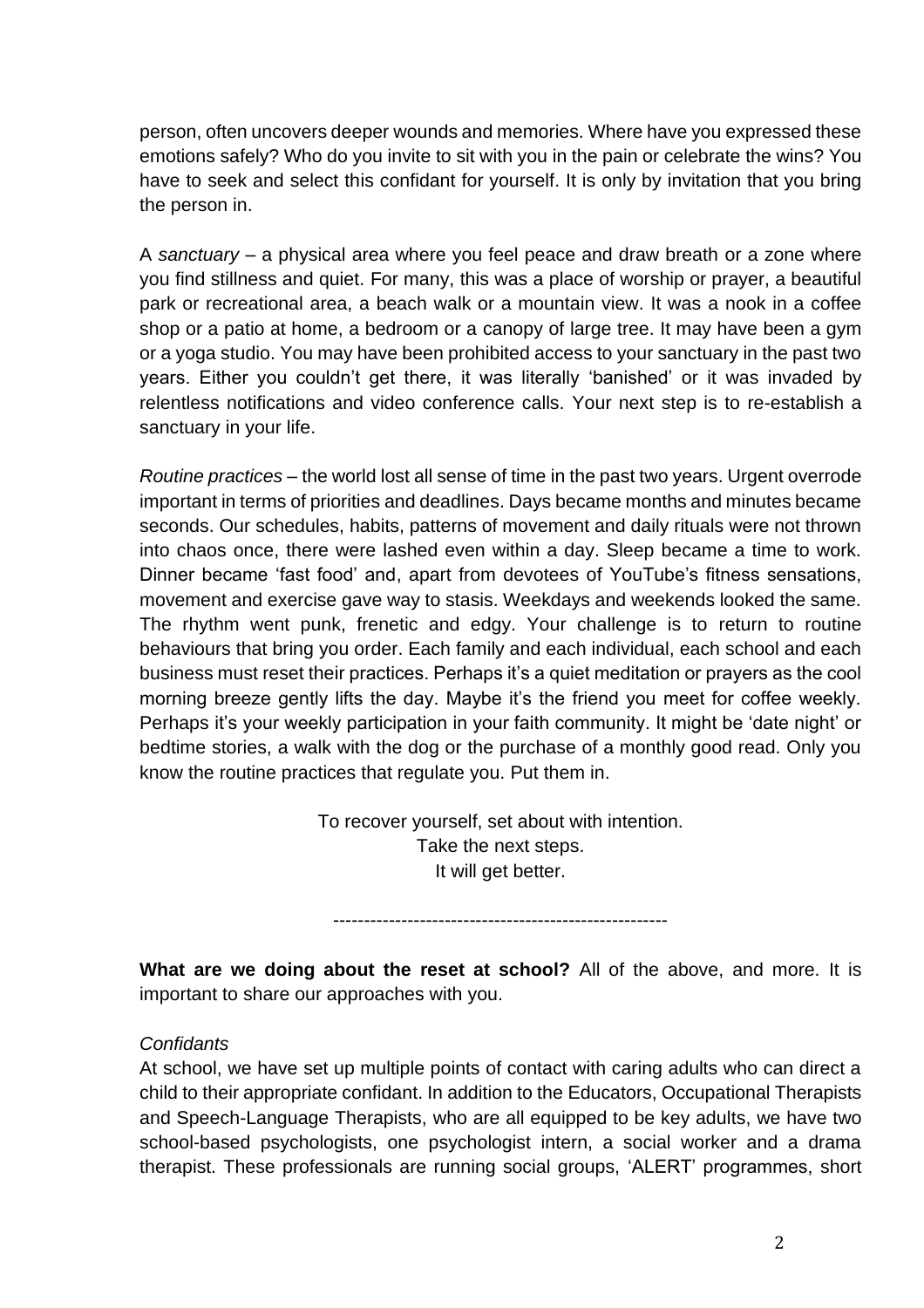term individual therapy and Bellavista originated programmes we call 'Bounce Back' and 'S.T.A.R.T.' Shortly, Brody and Shelby our much-loved therapy dogs and their handlers will visit us onsite regularly, to get alongside children who are struggling. EAGALA (equine based emotional intervention) resumes. Our IE practitioners are addressing the identification of emotions and empathy through the curriculum.

Our work is to contain the children, hear them and communicate with you so you can close the 'wrap around' from home. Individual children may need



external therapy held off campus with your greater involvement, and we will make that referral to you. Ultimately, you are the key adult in your child's life. To help you, we invite you to our [www.bellavista.org.za/bellavista-share](http://www.bellavista.org.za/bellavista-share) platform, where you can access knowledge and information that may assist. We host professionals like Lorien Phillips (ADHD), Lesley Rosenthal (ASD) and Prof Venter, to assist you with specific support.

#### *Sanctuary*

School can and should be a safe space. When we are all on the same page, it is. On site, we are opening up the fuller campus, reintroducing the children to the venues and play spaces. It is taking them time. Consider that some children have only known two years of school under tight movement restrictions. We turn up each day consistent and welcoming, focusing on order. We are steadily revisiting each aspect of our Code of Expected Behaviour and enforcing it, starting with the basics: appearance, punctuality, work ethic and language. In my previous newsletter, I called for an *assumption of good intent*. If your child is uncomfortable with the tighter accountability for his/her actions, *assume good intent* and help your child to meet these very basic expectations.

Note: At many points where a child has felt or been unsafe in the last two weeks, it has not been at school but because of activities on social media and the internet. In your child's hands you place a device that brings connection, allows creativity and affords access to the world of music, art and science. ITC is a modern-day marvel. It is also a fast car, a ticking timebomb and a deadly weapon. If YOU, the parent, don't train, monitor and restrict your child's 'license', we can't help you nor prevent the trouble they expose themselves to. It is primary school. Take the internet access away or monitor it *continuously*. See [www.bark.us](http://www.bark.us/) or [www.klikd.co.za.](http://www.klikd.co.za/) At school, we actively coach the children and deploy high end firewalls on our network. We simply are not present when you give them access at home.

#### *Routine practices*

School opens at a set time. The timetable is held. Break is break and sport is sport. We are reintroducing activities like line up, music instruction, assemblies and special days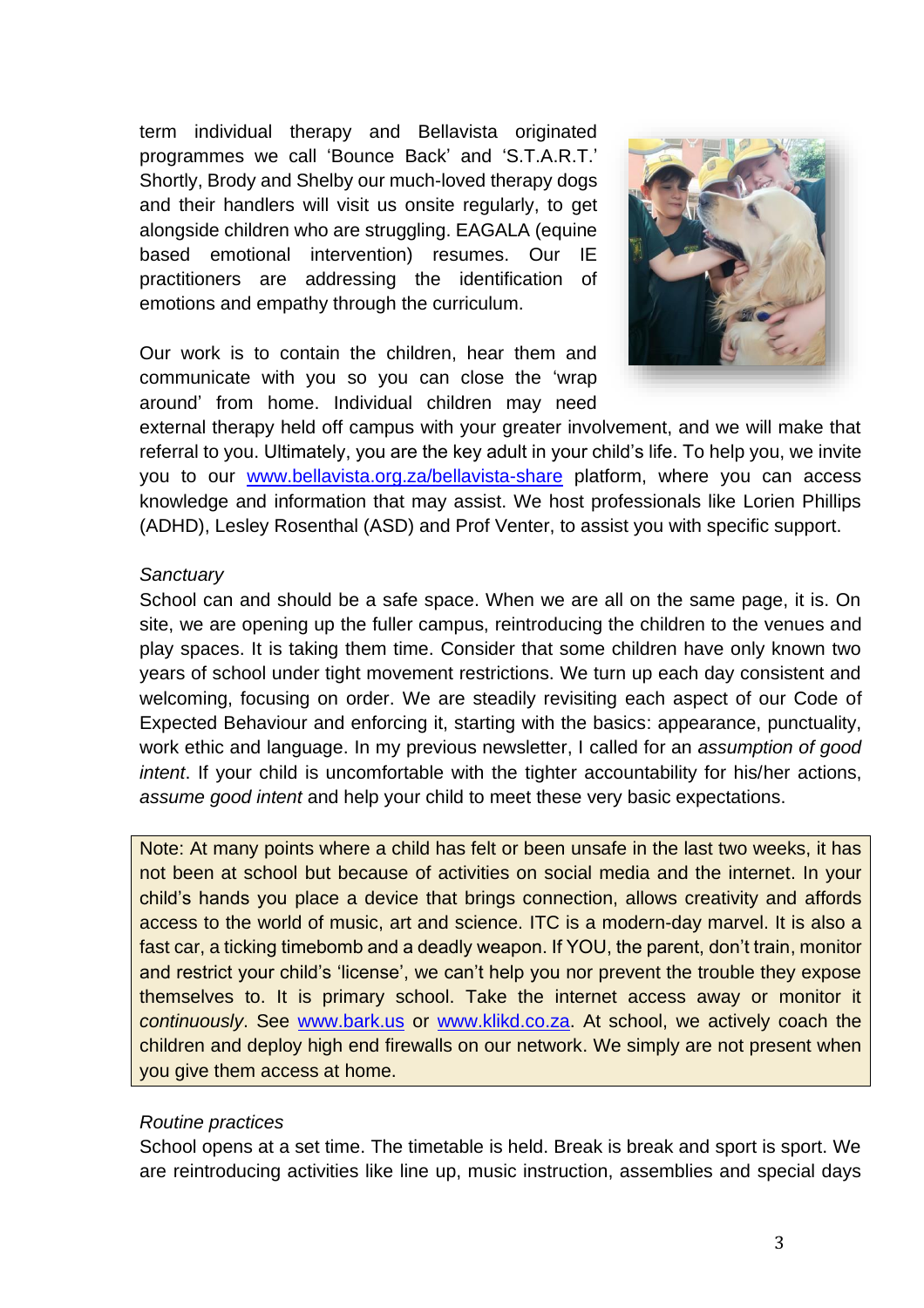as the children demonstrate their tolerance and stamina. Homework Is not negotiable and neither is a full day's participation, including our extramural programme. On Tuesdays we collect non-perishable foods for KweZwe. The mornings are 'drop and go'. Children carry their own bags. On Fridays we have a sweetie tuck raffle and treat. Grade Sevens have duties and responsibilities as monitors. Children have the same in class. Greetings are expected and so too are respectful patterns of movement about the school. Masks remain non-negotiable except to eat and when out to play.

It is in this area that we have enormous opportunity together. Keep it simple:

- wake up > ablute > dress> breakfast > teeth >car >arrive punctually
- fetch > unpack bags> lunch > homework > play > bath > supper >bed

Bedtime is the same Monday to Friday. Family time is the priority. A play date a week is enough. Let school get back to full pace and stamina before you add a single extramural. In the last two years, we saw much improved endurance, good sleep patterns, and better attention in the day. Let's not regress by offering back-to-back scheduling each day.

We will have some white waters in our rapids of 2022, but we are on the dinghy together.

If depression, anxiety and post-traumatic stress are your reality, persist in trying to see a professional and let a friend know you are trying. If you need a hotline to get through a moment, do call Lifeline –open 24 hours a day: 0860 322 322.

## **Nuts and bolts**

#### *Twosday!*

This year we celebrate the rare palindrome date- February 22, 2022 or 2/22/22. And what's more, it falls on a Tuesday! This rare calendar event definitely calls for celebration- 22 Twosday!. Grade R to 3 will be dressing up in tutus, ties or mismatched takkies to mark this occasion and participate in fun activities during the school day.

## *Grade Seven Camp*

Grade Seven children and teachers left for camp at 'The Container House' on the Vaal today. We wish them an exciting time.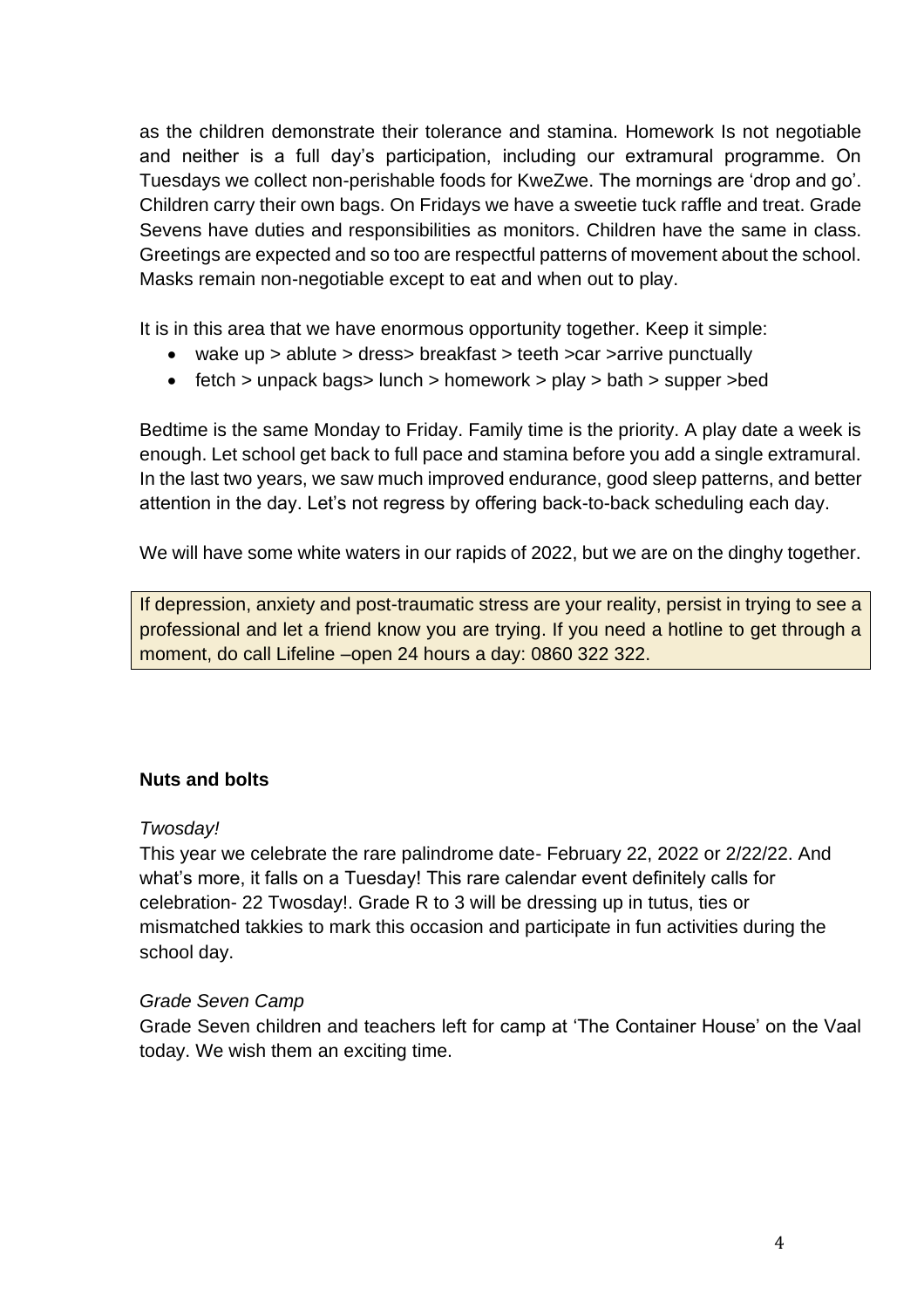# *A note from the PA*

• Our seconds shop is now housed across the road at the Rose House. Fehmida Johnson (076 736 6111) and Julie-Ann Mclintock (083 777 6677) are available to assist. The shop will be open every Tuesday 7h45 – 9h00, or by appointment. Donations of uniforms can be dropped off with Trevor or directly at the shop when you visit. All proceeds are donated to KweZwe.





- Class Representatives will reach out to each grade to set up a parent get together this term.
- Let's up the KweZwe game! Now receiving vegetables and non-perishable items each Tuesday.

## *The Bellavista Book Club*

- o All Bellavista parents are invited to join the Bellavista Parents' Book Club.
- o This is an informal gathering where we discuss a pre-selected book and other parenting issues.
- o The club meets every six weeks at Rose House, on a Tuesday morning between 8:00 and 9:00. The next meeting will be on Tuesday 15 March.
- o Please contact Tammy Copeland (082 771 9384) if you would like to attend and for more information.

*Midterm*

School closes early on Thursday 24<sup>th</sup> February for the midterm break:

12h00 – Gr R-3

 $12h15 - Gr 4 - 6$ 

Grade Seven parents will be advised the time of the bus arrival back at school after camp.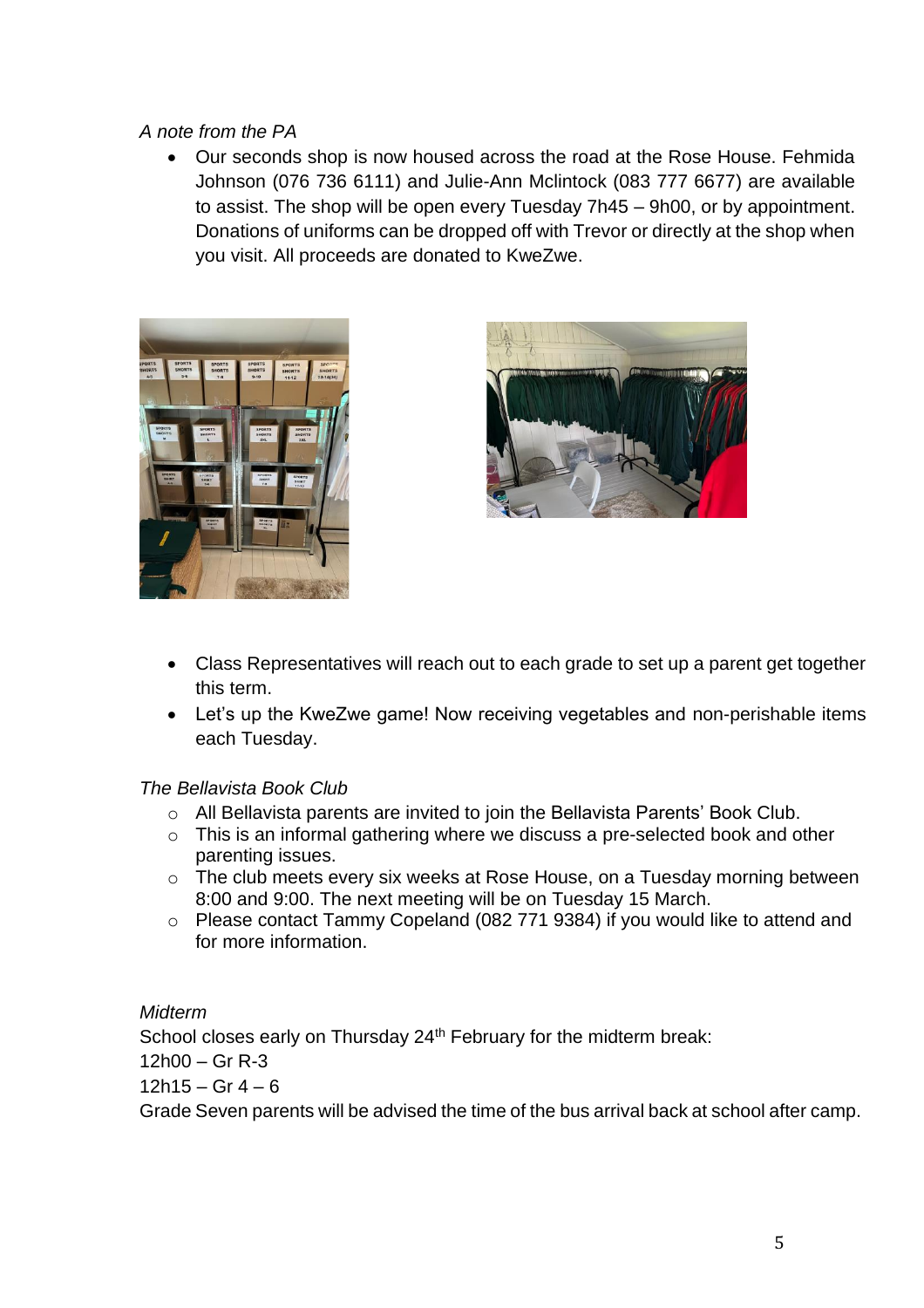## *Bellavista S.H.A.R.E. events ahead*



You will see attached to this email a "How To" booking guide for registering on the S.H.A.R.E. site.



Help Bellavista School to raise funds by signing up for a MySchoolMyVillageMyPlanet card. Visit [www.myschool.co.za/download](http://www.myschool.co.za/download) the MySchool app or call 0860100445 to get your card today.

You will find an icon on the Bellavista School app which allows parents and staff to update your beneficiary to Bellavista School, should you already have a Myschool card. Should you not have one, you can apply for a new one on the school app or else on the MySchool Website.

Enjoy the week! Alison M Scott (Mrs) Executive Principal